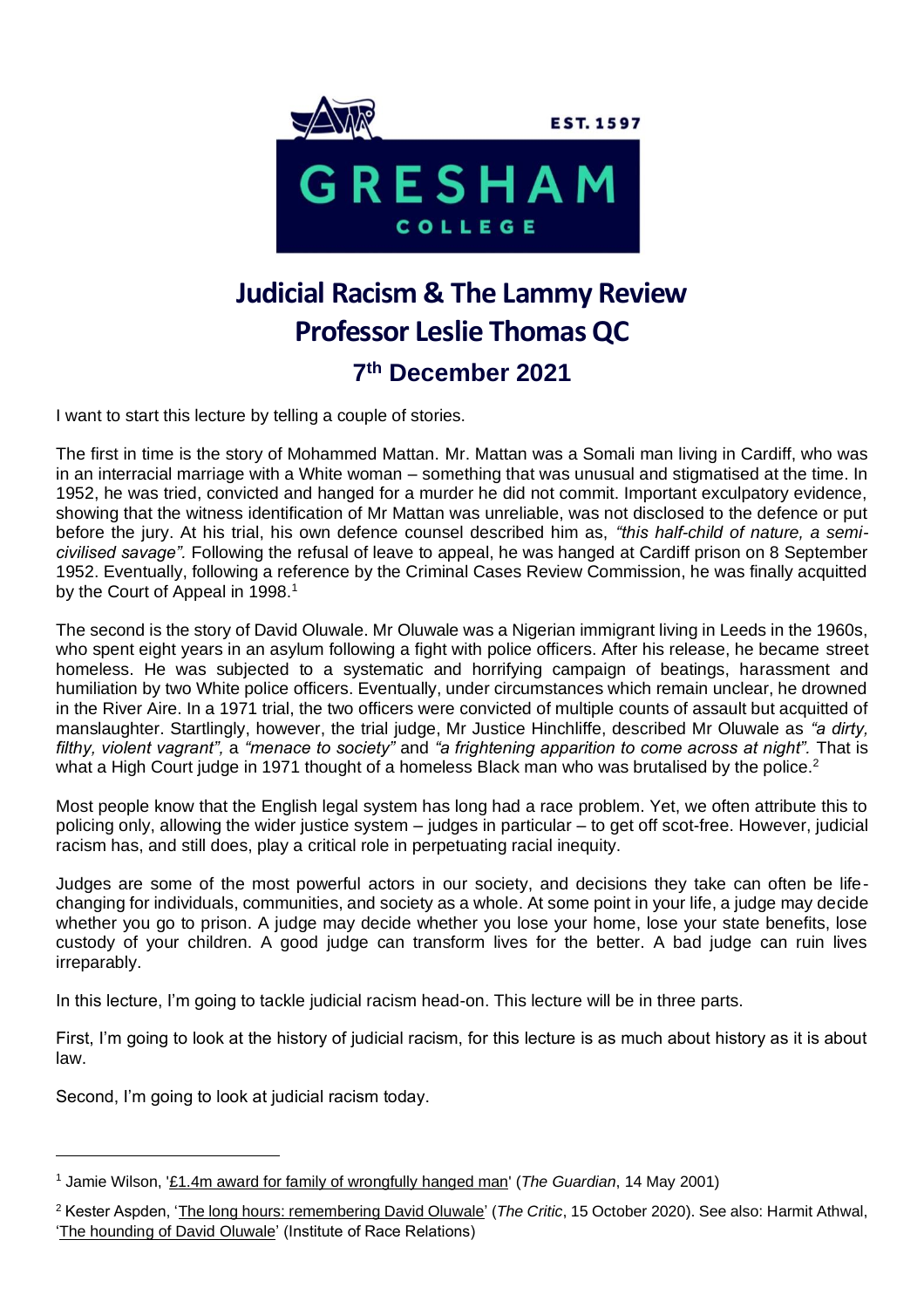And third, I'm going to close the lecture with some thoughts about what we, as a society, can do about it.

A couple of acknowledgments. First, to Colin Bobb-Semple, who sent me his excellent book "Race, Jail v Bail"<sup>3</sup> which has been extremely useful in putting together this lecture. Second, to Micah Anne Neale, who has recently completed her PhD on eighteenth-century domestic service and who provided helpful insights into the scholarship on British Black people in the early modern period.

One final caveat: Although much of what I will be saying is applicable to Britain as a whole, I will be focusing primarily on the legal system of England and Wales, rather than those of Scotland or Ireland.

## **Historical Context**

So, firstly – putting English judicial racism in its historical context. This will necessarily be a broad-brush overview – the history of race in the English legal system could be an entire lecture series, and many books have been written about it.<sup>4</sup> But we do need to understand, albeit briefly, the relevant history before we can understand present issues.

The presence of Black people in Britain is not a recent phenomenon.<sup>5</sup> As long ago as 1596, Elizabeth I's Privy Council issued a proclamation authorising a Lubeck merchant called Casper van Senden to take "blackamoors" from England and sell them as slaves in Spain and Portugal, to defray his costs incurred by repatriating English prisoners.<sup>6</sup>

And as most people know, during the seventeenth and eighteenth centuries Britain profited greatly from the trans-Atlantic slave trade, abducting huge numbers of people from Africa and enslaving them in its American and Caribbean colonies. Many of the wealthiest and most powerful families in Britain made their fortunes through slavery. By the eighteenth century there were numerous Black people in Britain itself, some of whom had been purchased overseas as slaves and brought here to work for wealthy families. It's sometimes said that *"every brick in Bristol was cemented with the blood of a slave."<sup>7</sup>*

It's widely known that in the 1772 case of *Somerset v Stewart<sup>8</sup>*, the Lord Chief Justice, Lord Mansfield, granted a petition for habeas corpus brought by an enslaved man held aboard a ship bound for Jamaica, ruling that there was no basis for his detention. Many people have credited Lord Mansfield's judgment with catalysing the end of slavery in England.<sup>9</sup> However, some 13 years later in the case of *R v the Inhabitants of Thames Ditton<sup>10</sup>, Lord Mansfield* stressed that his judgment in the case of James Somerset was to *"go no further than to establish, that the master had no power to take the slave by force out of the Kingdom*". As historian Carolyn Steedman has underlined, these words by Lord Mansfield made "*his famous Somerset* 

<sup>3</sup> Colin Bobb-Semple (2012) Race, Jail v Bail

<sup>4</sup> See e.g.: Colin Bobb-Semple (2012*) English Common Law, African Enslavement, and Human Rights.* Further reading is cited throughout the lecture.

<sup>5</sup> See: File, N. and Power, C. (1981) Black Settlers in Britain 1555-1958 (Pearson Education Limited); Walvin, J. (1973) Black and White: The Negro and English Society, 1555-1945 (Allen Lane)

<sup>6</sup> See: David Olusoga (2017) Black and British: A forgotten history (Pan Books) pp.57-76; Emily Weissbourd (2015) "'Those in Their Possession': Race, Slavery, and Queen Elizabeth's 'Edicts of Expulsion.'" *Huntington Library Quarterly*, *78*(1), 1–19.

<sup>7</sup> See: Peter Fryer (2018) Staying Power: The History of Black People in Britain (Pluto Press); J.F. Nicholls and John Taylor, *Bristol past and present* (Bristol, J.W. Arrowsmith, 1881-2), vol 3, p.165

<sup>8 (1772) 98</sup> ER 499 [<http://www.commonlii.org/int/cases/EngR/1772/57.pdf>](http://www.commonlii.org/int/cases/EngR/1772/57.pdf).

<sup>9</sup> Helen Catterall, 'Judicial Cases Concerning American Slavery and the Negro (5 vols., Washington DC, 1926-37)

<sup>10</sup> R v Inhabitants of Thames Ditton (1785) 4 Doug KB 300, 99 ER 891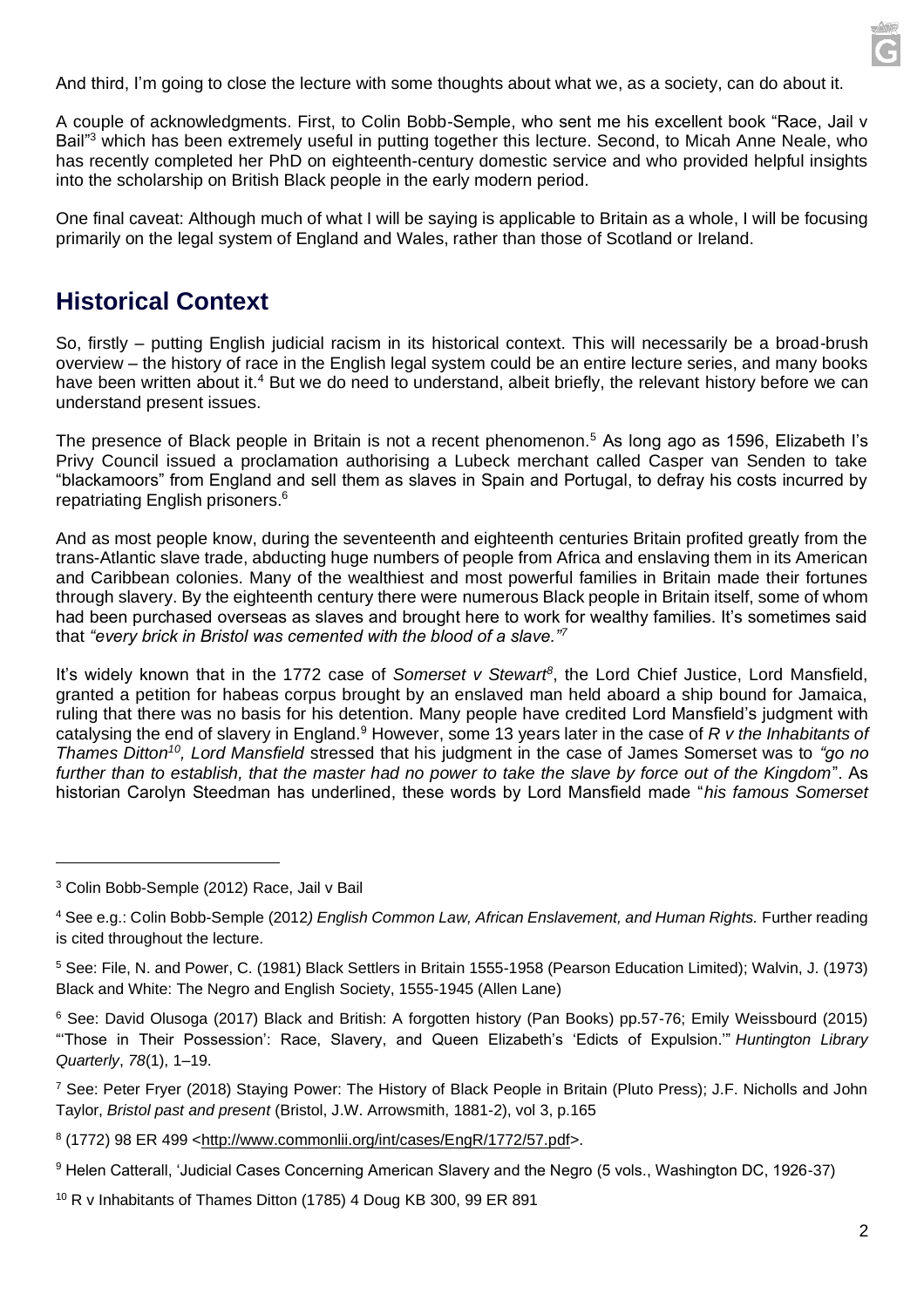#### *judgment seem a very small thing indeed. It is his qualification that will echo through the law reports, down to the 1830*".<sup>11</sup>

And as we know, it wasn't in fact until the Slave Trade Act 1807 that the slave trade was abolished in England. And not until 1833, with the Slavery Abolition Act, that slavery itself was formally abolished.

Let's turn to the criminal law, specifically the courts and judges. At the end of the eighteenth and the beginning of the nineteenth century, criminal law sanctions handed out by local magistrates (unpaid officials) and Crown Court judges were particularly brutal – often called the 'bloody code'.<sup>12</sup> A huge number of offences, including damaging Westminster Bridge and impersonating a Chelsea Pensioner, were punishable by death. Public hangings, transportation to the colonies, and whipping were all everyday practices.<sup>13</sup>

Historian Norma Myers, in a study of Old Bailey court records, has documented the stories of Black people who came before the criminal court in the late eighteenth and early nineteenth centuries, including many who were transported to Australia. Myers' work underscored the extreme harshness of the criminal law of the time – for Black defendants, Irish defendant<sup>14</sup>, but also for the English White working class. She notes that the most common offence for which people were transported to Australia was the theft of a handkerchief.<sup>15</sup>

And Britain exported this system of disproportionate punishment and brutality to its colonies.

As historian Diana Paton noted after a study of the records of slave trials in eighteenth-century Jamaica: *"Jamaican slave courts and the punishments they inflicted … enacted rituals that both dramatized and sustained the power relations of this colonial slave society. Rather than representing the supposed common discipline of all to a single rule of law, as did the contemporary English spectacle of trial and punishment, Jamaican judicial practice emphasized the difference between enslaved and free, and valorized the slaveholder's private penal power"*. 16

In the West Indies, the magistrates were drawn from the plantation-owning aristocracy, and this did not change when slavery was finally abolished in 1834. As Colin Bobb-Semple writes in *Race, Jail v Bail*, *"Throughout the British plantation system, it was customary for the planters to become magistrates. They were the people responsible for constant whipping and other forms of torture of enslaved Africans, in addition to performing their roles as justices. After emancipation, the planters continued to act as magistrates and* 

<sup>11</sup> Steedman, C. (2020) History and the Law: A Love Story (Cambridge: Cambridge University Press) p.156; Steedman, C (2009) "Labours Lost: Domestic Service and the Making of Modern England" (Cambridge: Cambridge University Press), p 126.

<sup>12</sup> Gwenda Morgan and Peter Rushton (1998) Rogues, Thieves and the Rule of Law: The Problem of Law Enforcement in North-East England, 1718–1800 (Routledge); Harriet Evans, ['The Bloody Code', Manchester Student Law Review'](https://hummedia.manchester.ac.uk/schools/law/main/research/MSLR_Vol2_3(Evans).pdf), Vol. 2, No. 28 (2013), pp. 28-40

<sup>13</sup> V. A. C. Gatrell (1994) The Hanging Tree: Execution and the English People, 1770–1868, pp.56–7; Thomas W. Lacqueur, 'Crowds, Carnival and the State in English Executions, 1604–1868', in A. L. Beier, David Cannadine and James M. Rosenheim (eds.), The First Modern Society: Essays in English History in Honour of Lawrence Stone (Cambridge, 1989); Leon Radzinowicz, A History of English Criminal Law and its Administration from 1750, 5 vols. (London, 1948–86), vol 1, chs. 8–18.

<sup>14</sup> See also: King, P. (2013). Ethnicity, Prejudice, and Justice: The Treatment of the Irish at the Old Bailey, 1750- 1825. *Journal of British Studies*, *52*(2), 390–414.

<sup>15</sup> Myers, N (1996) Reconstructing the Black Past: Blacks in Britain 1780-1830 (Taylor and Francis), chapter 5; Myers, N, 'The Black Presence Through Criminal Records, 1780-1830', *Immigrants and Minorities*, 7 (1988), 292-307

<sup>16</sup> Paton, D. (2001). Punishment, Crime, and the Bodies of Slaves in Eighteenth-Century Jamaica. *Journal of Social History*, *34*(4), 923–954. For a discussion in parliament on Jamaica slave trials, see: "Jamaica Slaves' Trials" (HC Deb 01 March 1826 vol 14 cc1007-75) [<https://api.parliament.uk/historic-hansard/commons/1826/mar/01/jamaica-slaves](https://api.parliament.uk/historic-hansard/commons/1826/mar/01/jamaica-slaves-trials)[trials>](https://api.parliament.uk/historic-hansard/commons/1826/mar/01/jamaica-slaves-trials)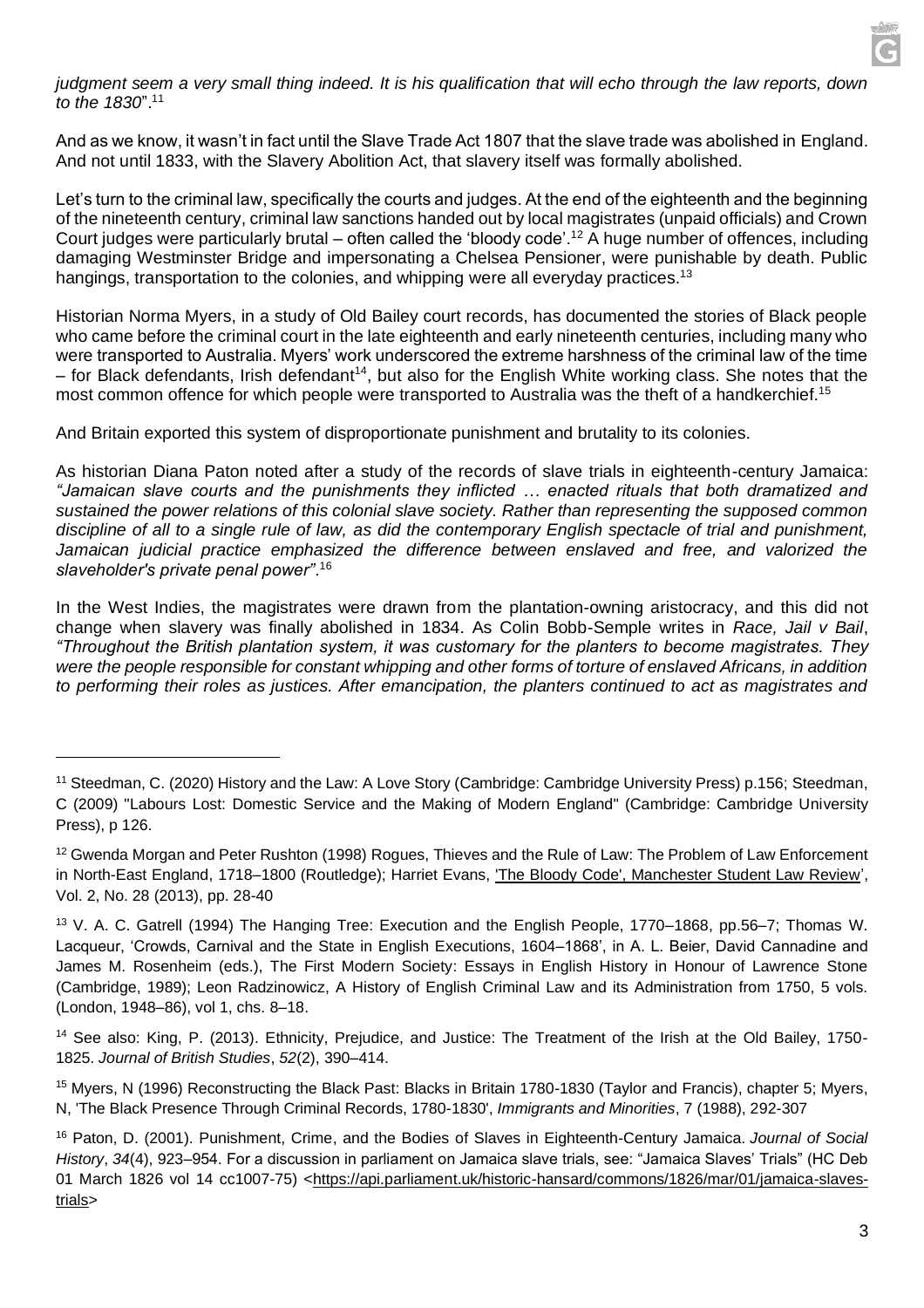

*dispensed justice, sometimes very harshly." A*s Bobb-Semple highlights, the entrenched racism of the British establishment did not go anywhere post emancipation.<sup>17</sup>

In fact, at the end of the nineteenth and beginning of the twentieth century, eugenics was very much in vogue in Britain and America. The central tenet of eugenics was that some humans were genetically superior, while others were genetically inferior. Crime, poverty and mental illness were all ascribable to inferior genes. Eugenicists advocated the forced sterilisation of people whom they regarded as "feeble-minded" and "defective".<sup>18</sup> This tended to go along with pseudoscientific racism. Many eugenicists divided human beings into "Caucasoid", "Mongoloid" and "Negroid" races, who were all believed to have different characteristics – with the so-called "Negroid" race being at the bottom of the pile. And as such colonialism was regarded as being justified because of the inherent superiority of the White race, and inherent inferiority of the Negroid race. These ideas were very politically influential before and after the First World War on both sides of the Atlantic.<sup>19</sup>

Eugenics had a great deal of influence on the legal system. In the United States, numerous states passed laws that provided for the compulsory sterilisation of "defectives" – laws that ultimately inspired Hitler's fascist reign.<sup>20</sup> Here in Britain, eugenic ideas inspired the enactment of the Mental Deficiency Act 1913, which provided for the institutionalisation of those it labelled "defectives", including – in the explicit language of the Act – "idiots", "imbeciles" and the "feeble-minded". Although the British Act, unlike its American counterparts, did not provide for sterilisation, this Act shows how commonplace and widely accepted eugenic ideas were in the early and mid-twentieth century. And although eugenics generally fell out of cultural favour in the midtwentieth century<sup>21</sup>, many scholars have argued that the ongoing legacy of eugenic thinking about crime and punishment, the inherently criminal, continues today.<sup>22</sup>

Let's move on to the post-war decades. As I talked about in my last Gresham lecture – *The Immigration Act 1971: Celebrated or Flawed? –* between the 1940s and 60s, large numbers of Black and Asian people came to Britain from the Commonwealth. This group of people are often known as the "Windrush generation", after the ship HMT Empire Windrush which docked in Britain on 22 June 1948 bringing people from the Caribbean.

This era was a high point of racial tensions. Until the Race Relations Act was passed in 1968, it was common for landlords and businesses to display signs saying, "No blacks, no Irish, no dogs".<sup>23</sup> The vicious racism of this era resulted in the enactment of the Commonwealth Immigrants Acts 1962 and 1968 and the Immigration Act 1971, which, as covered in detail in the last lecture, restricted immigration from the Commonwealth for the first time.

It was in this fraught context that the cases of Mohammed Mattan and David Oluwale, with which I opened this lecture, took place. And as most people know, this era was also a real high point of police corruption. It was common for the police to fabricate cases, frame people, plant evidence, blackmail and bride. Sometimes they would beat confessions out of people. While this affected working-class people of all races, it fell most heavily on Black people and people of colour, who were persecuted by the police.<sup>24</sup>

And unfortunately, the infallible image of the "British bobby" permeated the attitudes of judges. Time after time, the judiciary allowed the police to get away with it and the prosecution to present cases which would

<sup>17</sup> p.37

<sup>18</sup> Francis Galton (1904) ["Eugenics: Its Definition, Scope, and Aims"](https://www.journals.uchicago.edu/doi/pdfplus/10.1086/211280) Vol. X, No. 1 *The American Journal of Sociology*

<sup>19</sup> See: Dan Stone, ['Race in British Eugenics'](https://library.fes.de/libalt/journals/swetsfulltext/12573678.pdf) 2001 *European History Quarterly* Vol. 31 No. 3

<sup>20</sup> Edwin Black, ['Hitler's debt to America'](https://www.theguardian.com/uk/2004/feb/06/race.usa) (*The Guardian*, 6 February 2004)

 $21$  xxxx

<sup>&</sup>lt;sup>22</sup> Jonathan Simon, "The Criminal Is To Go Free': The Legacy Of Eugenic Thought In Contemporary Judicial Realism [About American Criminal Justice"](https://www.bu.edu/bulawreview/files/2020/05/02-SIMON.pdf) 2020 Boston University Law Review Vol. 10

<sup>23</sup> Rahul Verma, ["It Was Standard To See Signs Saying, 'No Blacks, No Dogs, No Irish'"](https://eachother.org.uk/racism-1960s-britain/) (*Each Other*, 29 November 2018)

<sup>24</sup> See: ['Bent Coppers: Crossing the Line of Duty'](https://www.bbc.co.uk/iplayer/episode/m000v4h4/bent-coppers-crossing-the-line-of-duty-series-1-1-firm-in-a-firm) (BBC iPlayer)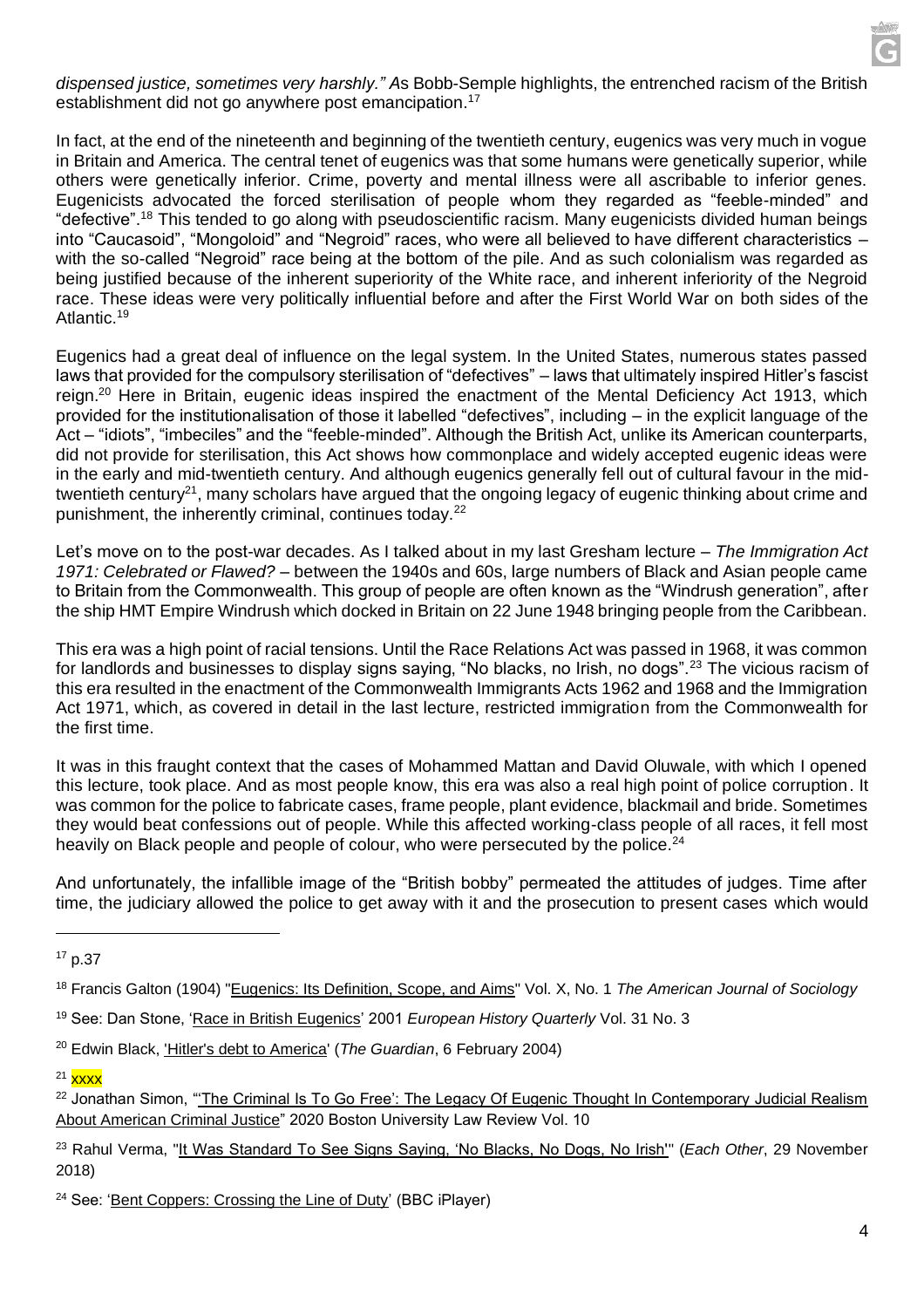now be dismissed, potentially for an abuse of process. The judiciary were part of the establishment, and they were not on the side of people of colour or working-class people.<sup>25</sup> We only have to look at some of the most well-known miscarriage of justice cases involving police corruption and the deliberate framing of Black people. Take for instance, the Stockwell Six and the Oval Four, all of whom had their convictions recently overturned by the Court of Appeal.<sup>26</sup>

Meanwhile, my own career at the Bar started in the 1980s. I have practised in many fields of law, but in the latter part of my career I have concentrated on inquests, inquiries and actions against the police, although not exclusively. I have represented many Black people and people of colour who have been assaulted, harassed or falsely accused by police officers, or whose family members have been killed by police officers. And I have seen plenty of judicial racism over the years. It has nearly always been my experience with one or two exceptions that for a Black litigant, a jury is a better bet than a judge.

### **Judicial Racism Today**

Now I will move to the second part of the lecture: judicial racism today.

You might think that the examples I've given in this lecture are about the distant past. But judicial racism is still very much with us, and still influences the fate of the many Black and minority ethnic people who come before the courts as criminal defendants, civil litigants, victims of crime and bereaved families and survivors.

It's with this in mind that I turn to four manifestations of judicial racism:

- The criminal courts, racial disparities, and racialised evidence.
- Judicial decisions which attempt to silence race in cases where Black people are victims and the bereaved.
- The Supreme Court's approach to race issues.
- The legal profession and judicial bullying and mistreatment.

### **Criminal Court & Racial Disparities**

Judicial racism in the criminal courts is pronounced when looking at sentencing practices. The Government's 2017 commissioned Lammy Review by David Lammy MP comprehensively lay bare this truth, reporting the results of a 2016 Ministry of Justice review of Crown Court sentencing for three groups of offences – offences involving acquisitive violence, sexual offences and drugs offences. This review found that *"[u]nder similar criminal circumstances the odds of imprisonment for offenders from self-reported Black, Asian, and Chinese or other backgrounds were higher than for offenders from self-reported White backgrounds."* Starkly, it also found that *"[w]ithin drug offences, the odds of receiving a prison sentence were around 240% higher for BAME offenders, compared to White offenders." <sup>27</sup>*

There are also stark disparities in the sentencing of firearms offences. In fact, the Sentencing Council published eight new guidelines for firearms offences at the start of this year – and within them were formal directions by the Sentencing Council for judges and magistrates to "be aware" of disparities in sentence outcomes, including that *"a higher proportion of Black and Asian offenders receive an immediate custodial sentence than White offenders and that for Black offenders custodial sentence lengths have on average been longer than for White offenders."* <sup>28</sup>

<sup>25</sup> *Ibid*

<sup>&</sup>lt;sup>26</sup> Jon Robins, ["British Transport Police apologise for 'systemic racism' over Oval Four and Stockwell Six convictions"](https://www.thejusticegap.com/british-transport-police-apologise-for-systemic-racism-over-oval-four-and-stockwell-six-convictions/) (*The Justice Gap*, 9 November 2021)

<sup>&</sup>lt;sup>27</sup> [Lammy review: final report,](https://assets.publishing.service.gov.uk/government/uploads/system/uploads/attachment_data/file/643001/lammy-review-final-report.pdf) p.33

<sup>28</sup> Owen Bowcott,["Judges told they should consider previous racial bias before sentencing"](https://www.theguardian.com/law/2020/dec/09/judges-told-they-should-consider-previous-racial-bias-before-sentencing) (*The Guardian*, 9 December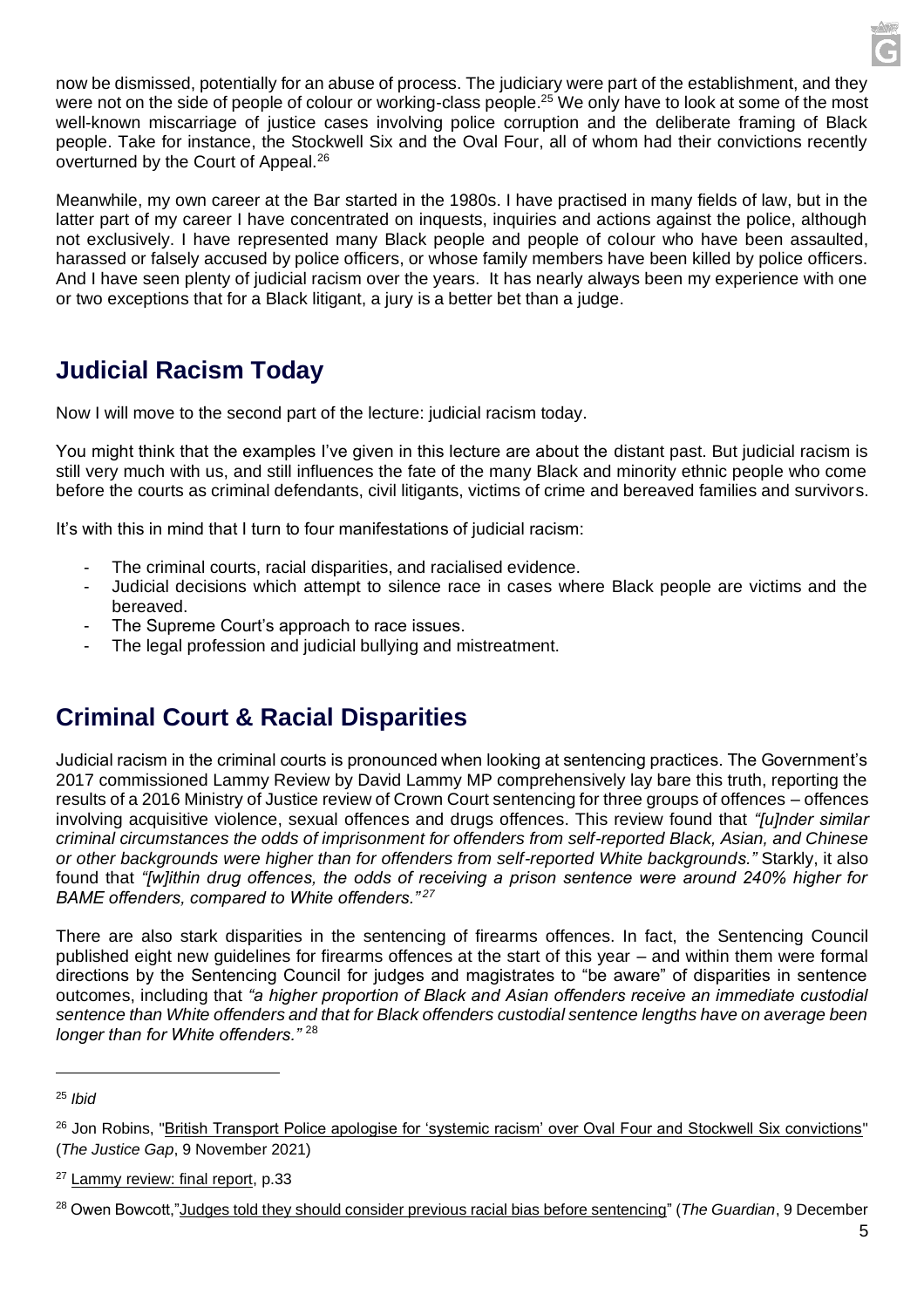The Lammy Review also raised concern about magistrates' court decisions, although stressed that comprehensive data collection was a big problem. But the data that did exist showed some racial disparities in the rate of conviction of women of colour, as compared with White women. $29$ 

The picture for "BAME" children is even more depressing, where judicial discretion is leading to real problems. Take for instance remand – where someone is imprisoned pending a trial. Last year, Transform Justice and the Howard League for Penal Reform revealed that between July and September 2020, 87% of children on remand in London were from a BAME background, while 61% were Black.<sup>30</sup> A recent report by the Youth Justice Board (YJB) also paints a worrying picture for BAME children, concluding that BAME children are:

more likely to receive custodial remand as opposed to bail.

less likely to benefit from out-of-court disposals

more likely to receive a custodial sentence and the length of the sentence is likely to be longer

more likely to be subject to harsher requirements if a Youth Rehabilitation Order is imposed

The YJB further noted that *"even when taking into account all available information (demographics, offencerelated factors, remand status and practitioner-assessments) we are unable to explain all of the disproportionality seen for Black children. Black children are still more likely to receive harsher sentences*". 31

By contrast, the Lammy Review described juries as a "success story". It cited a 2010 study of jury verdicts, which was updated in 2017 to inform the review, with analysis of over 390,000 jury decisions between 2006 and 2014. This study found that jury conviction rates were very similar across different ethnic groups. BAME and White conviction rates were similar across a range of offence-types, with only small differences and no overall pattern. The review concluded: *"This does not mean that every jury decision is perfect, but it does indicate that the system as a whole is working."* <sup>32</sup>

This data confirmed what many working lawyers know from our anecdotal experience: judges are, on average, more racially prejudiced than juries. I am not a criminal practitioner, but in my experience as a civil practitioner representing claimants in actions against the police, a Black claimant is generally better off with a jury trial than a bench trial. In my experience, the jury system has much to commend it.

But jurors can of course also be influenced by race – often by racist tropes, stereotypes and unfairly prejudicial evidence. Take for instance the use of drill music in cases involving predominantly Black boys accused of gang-related crime. Simply being in a drill music video on YouTube can become "persuasive" evidence for the prosecution when trying to convince the jury of their case.<sup>33</sup>

<sup>31</sup> YJB, ['Ethnic disproportionality in remand and sentencing in the youth justice system Analysis of administrative data'](https://assets.publishing.service.gov.uk/government/uploads/system/uploads/attachment_data/file/952483/Ethnic_disproportionality_in_remand_and_sentencing_in_the_youth_justice_system.pdf), pp.8-10

<sup>32</sup> pp.31-32

<sup>2020).</sup> See also: the Sentencing Council [guidelines](https://www.sentencingcouncil.org.uk/news/item/new-sentencing-guidelines-for-firearms-offences-published/) for Firearms offences.

 $29$  pp.32-33

<sup>30</sup> Jamie Grierson, ['Nine out of 10 children on remand in London come from BAME background'](https://www.theguardian.com/society/2020/dec/21/nine-out-of-10-children-on-remand-in-london-come-from-bame-background)' (*The Guardian*. 21 December 2020). See also: Howard League for Penal Reform, ['What's wrong with remanding children to prison?](https://howardleague.org/wp-content/uploads/2021/09/Whats-wrong-with-remanding-children-to-prison.pdf)  [Remand briefing one: Emerging themes'](https://howardleague.org/wp-content/uploads/2021/09/Whats-wrong-with-remanding-children-to-prison.pdf) (2021)

<sup>33</sup> Eithne Quinn, ['Lost in translation? Rap music and racial bias in the courtroom'](https://blog.policy.manchester.ac.uk/posts/2018/10/lost-in-translation-rap-music-and-racial-bias-in-the-courtroom/) (University of Manchester, Policy@Manchester Blogs, 4 October 2018); Kamila Rymajdo, 'Drill Lyrics Are Being Used Against Young Black Men [in Court'](https://www.vice.com/en/article/4ayp5d/drill-lyrics-used-against-young-black-men-court-uk) (Vice, 24 August 2020); Abenaa Owusu-Bempah, ['Part of art or part of life? Rap lyrics in criminal trials'](https://blogs.lse.ac.uk/politicsandpolicy/rap-lyrics-in-criminal-trialsCassie%20Blower) (LSE British Politics and Policy, 27 August 2020); ['Courts relying on Drill music to reinforce racist stereotypes'](https://www.thejusticegap.com/courts-relying-on-drill-music-to-reinforce-racist-stereotypes/) (*The Justice Gap*, 23 September 2020); Steve Swan, ['Drill and rap music on trial'](https://www.bbc.co.uk/news/uk-55617706) (BBC, 13 January 2021)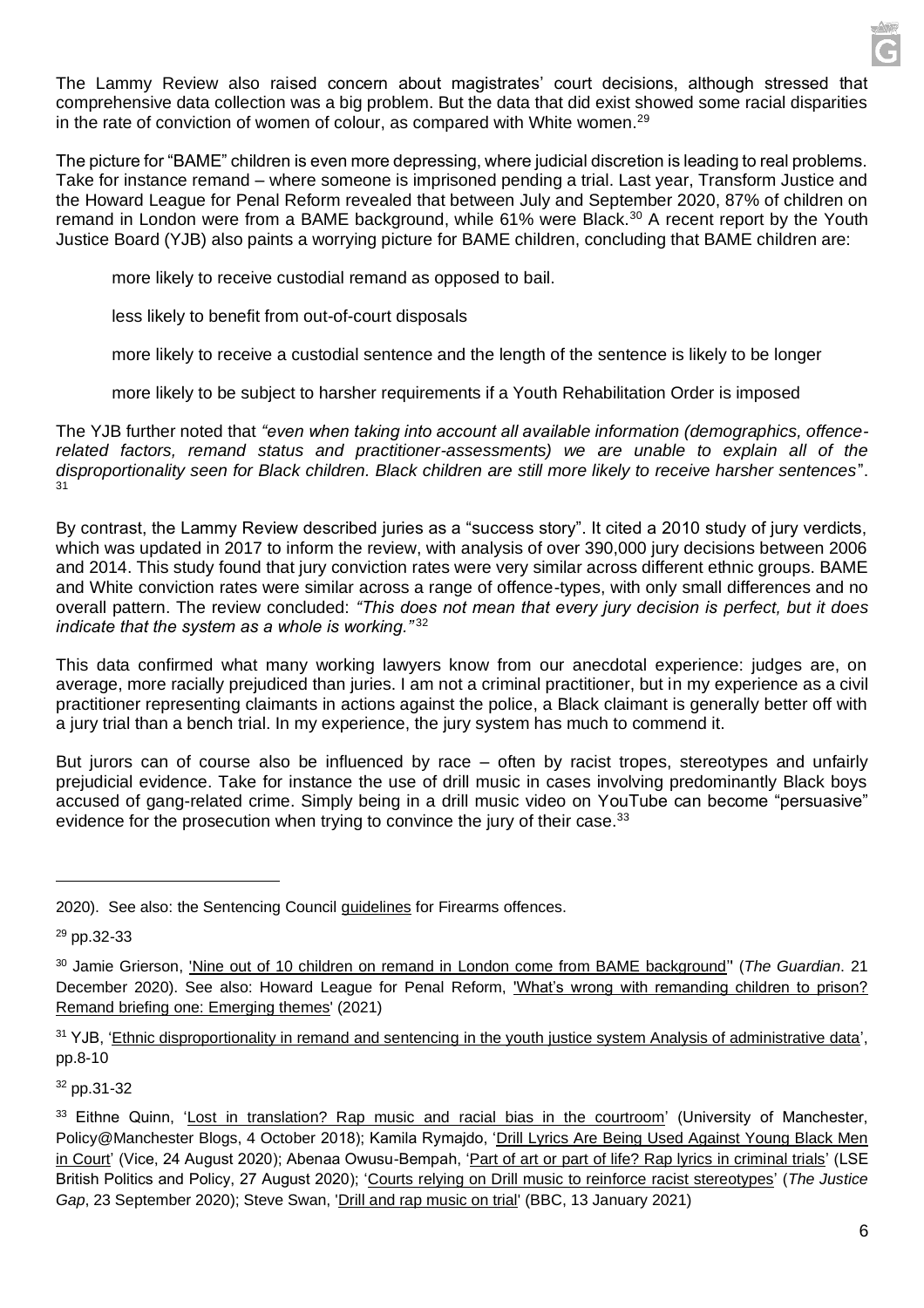I unfortunately don't have speak in detail on the courts' approach to those suspected of being a gang but do advise you all to check out the Garden Court Chambers six-part YouTube series on: *"Drill music, gangs and prosecutions: challenging racist stereotypes in the criminal justice system"*. <sup>34</sup> The series addresses, amongst many other things, gang injunctions and criminal behaviour orders. And although these injunctions and orders must initially be sought by the prosecution, police or local authority – it is criminal court, County Court and High Court judges that authorise such a racially disproportionate and Draconian measures.

You see, the legal system's approach to race is pernicious and paradoxically convenient. As the Institute of Race Relations neatly captured:

*"Ironically, 'race' marks individuals out when they are the alleged perpetrator of a crime, but race and racism are elided by institutions when such individuals are victims of crime. And families end up disillusioned and isolated by legal process that appears unwilling to address the impact of racism in their lives."<sup>35</sup>*

So, let's look at this: when race is elided, silenced.

#### **Silencing Race**

The West has long had a race problem, but equally relenting is the West's denial of this problem. Racists and racist violence are treated as outliers. And using the term 'institutional racism' is shunned as 'unhelpful', or outright rejected.<sup>36</sup>

As Judge Bonello neatly captured in his dissenting opinion in the 2002 Strasbourg case of *Anguelova v Bulgaria*, a case brought by the mother of a 17-year-old Roma boy who died in police custody in Bulgaria. It was alleged that racial discrimination was a decisive factor in the police's use of force as well as the subsequent bungled investigation; however, the ECtHR rejected the discrimination claim under Article 14 of the Convention. As Judge Bonello said:

*"I consider it particularly disturbing that the Court, in over fifty years of pertinacious judicial scrutiny, has*  not, to date, found one single instance of violation of the right to life (Article 2) or the right not to be *subjected to torture or to other degrading or inhuman treatment or punishment (Article 3) induced by the race, colour or place of origin of the victim … Leafing through the annals of the Court, an uninformed observer would be justified to conclude that, for over fifty years democratic Europe has been exempted from any suspicion of racism, intolerance or xenophobia. The Europe projected by the Court's case-law is that of an exemplary haven of ethnic fraternity, in which peoples of the most diverse origin coalesce without distress, prejudice or recrimination … [As such], Misfortunes punctually visit disadvantaged minority groups, but only as the result of well-disposed coincidence."<sup>37</sup>*

<sup>&</sup>lt;sup>34</sup> The recordings for the series can be found [here](https://www.gardencourtchambers.co.uk/events/drill-music-gangs-and-prosecutions-challenging-racist-stereotypes-in-the-criminal-justice-system) and [here.](https://www.youtube.com/watch?v=ClyuDq0_0ek&list=PLFJbPC3N3gPuJQCWuuopO0LA5Rs9wani0) For further legal analysis, see: Nick Whitehorn and Rebecca McKnight, ['Drill music in the dock'](https://www.3tg.co.uk/library/drill_music_in_the_dock.pdf) (3TG Barristers)

<sup>35</sup> Harmit Athwal and Jon Burnett, ['Investigated or ignored? An analysis of race-related deaths since the Macpherson](https://irr.org.uk/app/uploads/2014/02/Investigated-or-ignored.pdf)  [Report'](https://irr.org.uk/app/uploads/2014/02/Investigated-or-ignored.pdf) (IRR, 2014)

<sup>36</sup> See for example: Benjamin Bowling, 'Violent Racism: Victimisation, Policing and Social Context. Revised Edition' (1999, Oxford University Press); Edward Said, *Orientalism* (London, Penguin, 2003); Fitzpatrick, P. (1987). Racism and the Innocence of Law. *Journal of Law and Society*, *14*(1), 119–132.

<sup>37</sup> Anguelova v Bulgaria, Merits and just satisfaction, App No 38361/97, ECHR 2002-IV, [2002] ECHR 489, (2004) 38 EHRR 3, Judge Bonello's dissenting opinion, paras 1-2.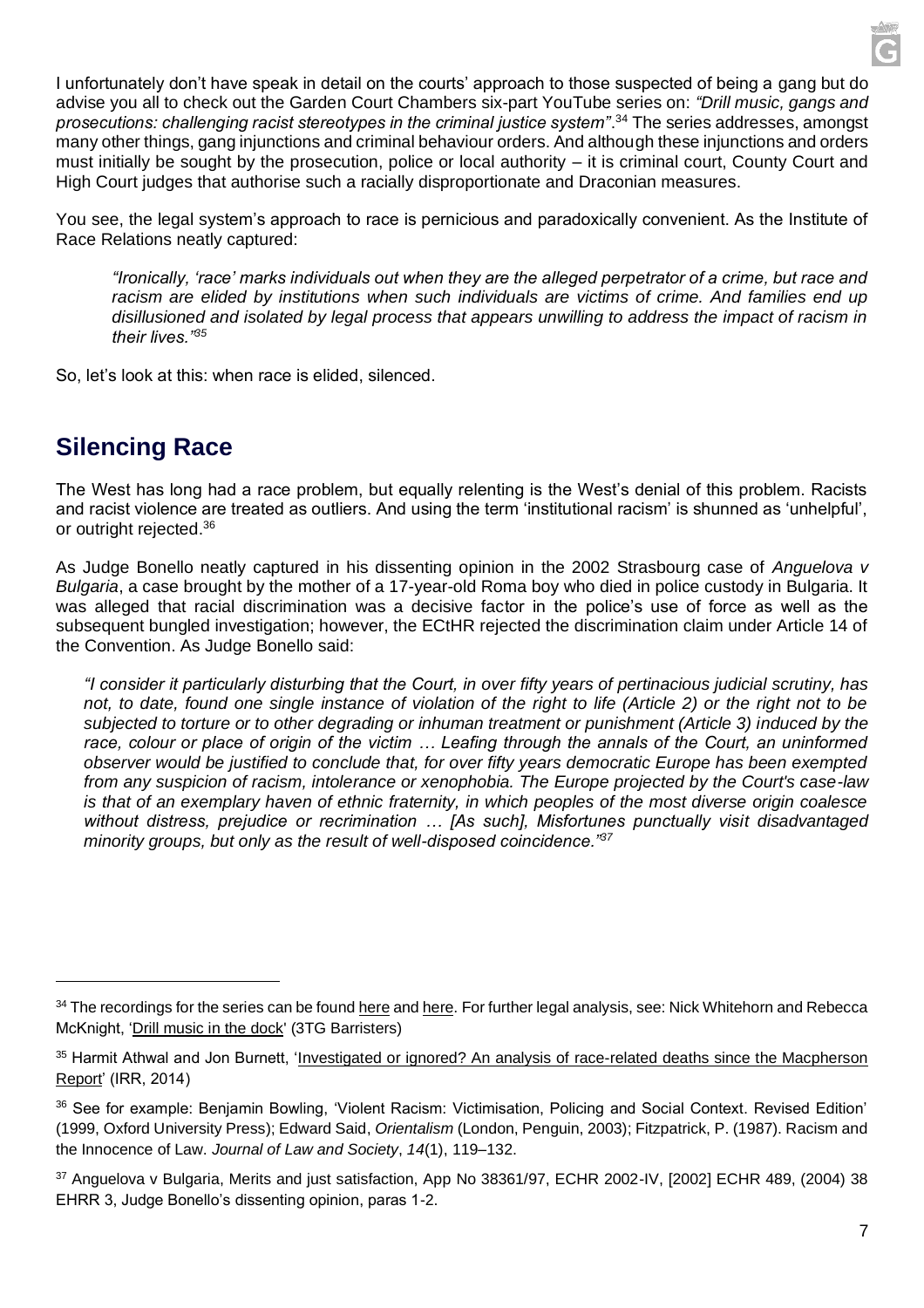

But judicial decision making has itself played a critical role in the silencing of race<sup>40</sup>, especially in cases involving violence and where the state is implicated, including (of course) criminal justice processes, but also our senior judiciary, inquests, public inquiries as well as other fact-finding and accountability processes.<sup>41</sup> Consequently, those who seek to expose racism via state and legal processes face an arduous task, where the potential for meaningful accountability and racial justice remains illusory.<sup>42</sup> As the European Commission against Racism and Intolerance underlined in 2016: "racially-motivated aspects of cases are often filtered out by the police, CPS or judiciary through a combination of unwillingness to recognise racist motivation, the reclassifying of racist attacks as disputes or other forms of hostility, and the over-strict interpretation of the provisions on racist motivation".

A 2004 report by the Joint Committee on Human Rights ('JCHR') into deaths in custody stressed that *"the unsafe use of restraint is an ongoing problem across all forms of detention"* and *"the possibility that racial stereotyping has been a contributory factor in at least some deaths in custody resulting from restraint should*  be taken seriously".<sup>43</sup> In 2020, the JCHR again stressed that a "key issue that needs addressing" is *"transparency over the role that race and/or racism played"* in a death in custody, and that due to the *"absence of greater action, Black people have continued to die"* disproportionately.<sup>44</sup> Most recently, in June 2021, the United Nations High Commissioner on Human Rights ('UNHCHR) published a scathing report which called on, amongst others, the UK to "end impunity" for human rights violations against Black communities by law enforcement agencies and reverse the "cultures of denial" towards institutional and systemic racism, particularly in the context of policing and deaths in custody.<sup>45</sup>

<sup>41</sup> See e.g.: Harmit Athwal and Jon Burnett, ['Investigated or ignored? An analysis of race-related deaths since the](https://irr.org.uk/app/uploads/2014/02/Investigated-or-ignored.pdf)  [Macpherson Report'](https://irr.org.uk/app/uploads/2014/02/Investigated-or-ignored.pdf) (IRR, 2014)

42 See e.g.: Victor Quintanilla, 'Beyond Common Sense: A Social Psychological Study of Iqbal's Effect on Claims of [Race Discrimination',](https://repository.law.umich.edu/mjrl/vol17/iss1/1) (2011) 17 MICH. J. RACE & L. 1; Angela Turner, ['The Elephant in the Hearing Room:](https://doi.org/10.15779/Z38R62Q)  [Colorblindness in Section 8 Voucher Termination Hearings'](https://doi.org/10.15779/Z38R62Q) (2011) 13(1) Berkeley Journal of African-American Law & Policy

<sup>43</sup> JCHR, ['Deaths in custody'](https://publications.parliament.uk/pa/jt200405/jtselect/jtrights/15/1505.htm#a8) (3rd report, 14.12.2004, HL Paper 15-1), paras 227 and 256.

<sup>44</sup> JCHR, ['Black people, racism and human rights'](https://committees.parliament.uk/publications/3376/documents/32359/default/) (11<sup>th</sup> report of session 2019-21, 04.11.2020, paras 71, 73

<sup>45</sup> UNHCHR's inquiry report, ['Promotion and protection of the human rights and fundamental freedoms of Africans and](https://www.ohchr.org/EN/Issues/Racism/Pages/Call-Implementation-HRC-Resolution-43-1.aspx)  [of people of African descent against excessive use of force and other human rights violations by law enforcement officer'](https://www.ohchr.org/EN/Issues/Racism/Pages/Call-Implementation-HRC-Resolution-43-1.aspx)

<sup>38</sup> Imogen Braddick, ['Met is not institutionally racist, says Commissioner Cressida Dick'](https://www.standard.co.uk/news/crime/cressida-dick-met-not-institutionally-racist-a4524421.html) (*Evening Standard*, 13 August 2020)

<sup>39</sup> *[Commission on Race and Ethnic Disparities: The Report](https://assets.publishing.service.gov.uk/government/uploads/system/uploads/attachment_data/file/974507/20210331_-_CRED_Report_-_FINAL_-_Web_Accessible.pdf)* (March 2021). See also: ["Rights experts condemn UK racism](https://news.un.org/en/story/2021/04/1090032)  [report attempting to 'normalize white supremacy'"](https://news.un.org/en/story/2021/04/1090032) (*UN News*, 19.04.2021); Amanda Parker, ['UK report on race is a](https://www.ft.com/content/feca1eb5-a50d-4698-8f43-c4d7c3d207b3)  [masterclass in gaslighting'](https://www.ft.com/content/feca1eb5-a50d-4698-8f43-c4d7c3d207b3) (*Financial Times*, 01.04.2021)

<sup>40</sup> For discussion of the European Court of Human Rights, see for example: Dembour, Marie-Benedicte, 'In the name of the rule of law: the European Court of Human Rights' silencing of racism' In: Bhambra, GK and Shilliam, R (eds.) Silencing human rights: critical engagements with a contested project (Palgrave Macmillan, 2009) pp. 184-202; Marie-Bénédicte Dembour, 'Postcolonial Denial: Why the European Court of Human Rights Finds It So Difficult to Acknowledge Racism', in Kamari Clarke and Maxine Goodale (eds), Mirrors of Justice: Law and Power in the Post-Cold War Era (Cambridge University Press 2009); Jasmina Mačkić, Proving Discriminatory Violence at the European Court of Human Rights (*Brill Nijhoff*, 2018); Rory O'Connell, ['Cinderella comes to the Ball: Article 14 and the right to non-discrimination](file:///C:/Users/lesliet/AppData/Local/Microsoft/Windows/INetCache/Content.Outlook/Q52C16AW/%3chttps:/pure.ulster.ac.uk/ws/portalfiles/portal/11384992/cinderella.pdf)  [in the ECHR'](file:///C:/Users/lesliet/AppData/Local/Microsoft/Windows/INetCache/Content.Outlook/Q52C16AW/%3chttps:/pure.ulster.ac.uk/ws/portalfiles/portal/11384992/cinderella.pdf) (2009) 29 (2) *Legal Studies: The Journal of the Society of Legal Scholars* 211; Marie-Benedicte Dembour, 'Still Silencing the Racism Suffered by Migrants . . . The Limits of Current Developments under Article 14 ECHR' (2009) 11 European Journal of Migration and Law 221; Mathias Möschel, 'Race in mainland European legal analysis: Towards a European Critical Race Theory' (2011) 34 Ethnic and Racial Studies 164; Mathias Möschel and Ruth Rubio-Marín, ['Anti-Discrimination Exceptionalism: Racist Violence before the ECtHR and the Holocaust Prism'](https://doi.org/10.1093/ejil/chv058) (2015) 26(4) European Journal of International Law;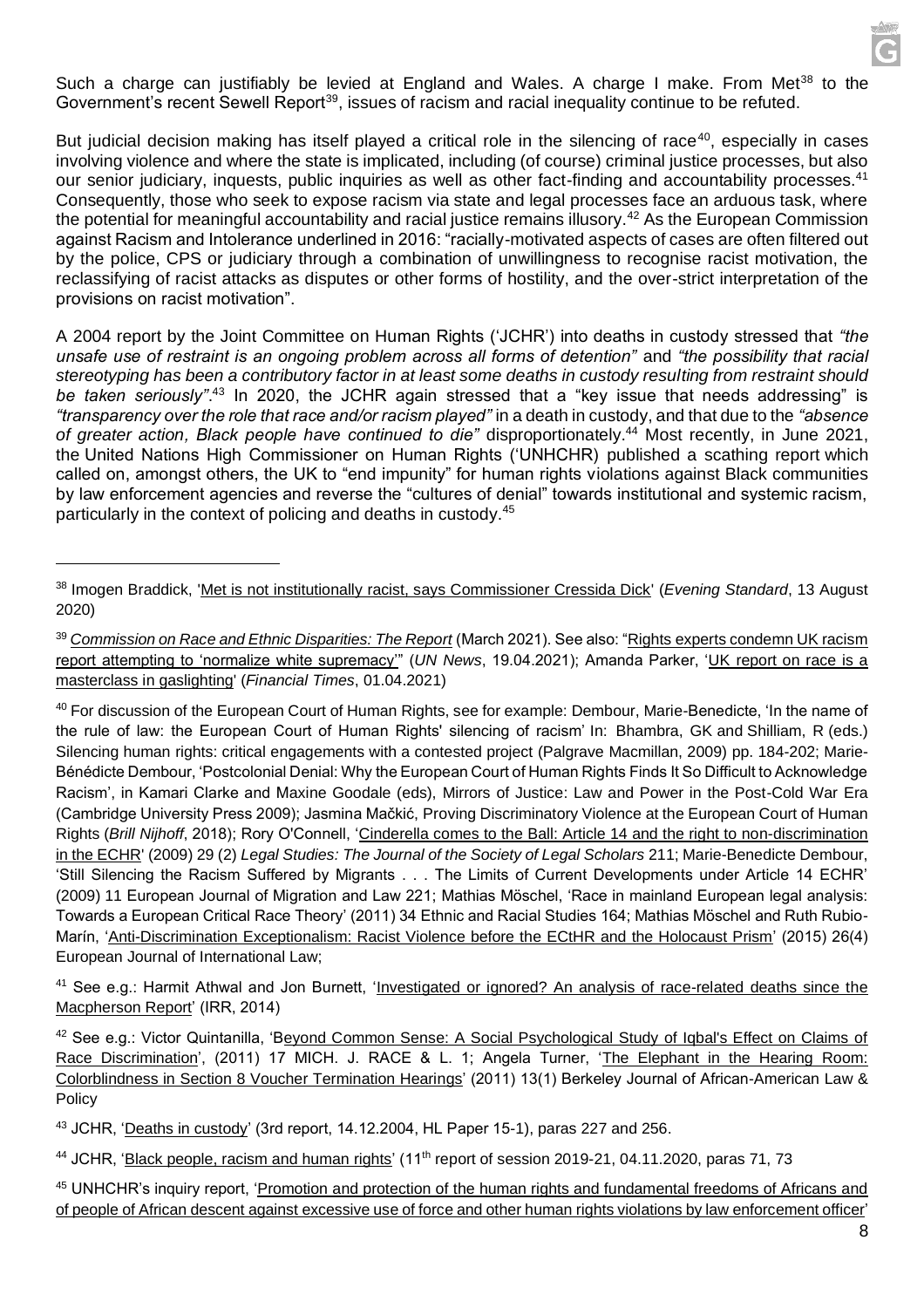Let's take for instance the Jimmy Mubenga case. Mr Mubenga died in October 2010 of cardio-respiratory failure caused by restraint used by three G4S guards on a plane during his deportation to Angola. The three guards stood trial at the Old Bailey in late 2014 for charges of manslaughter by negligence. It was the prosecution's case that Mr Mubenga was handcuffed from behind, in a compressed position in his seat for over 30 minutes, where guards ignored his cries that he could not breathe. All three guards were acquitted of manslaughter. However, most concerning about this case was the judge's decision, Mr Justice Spencer, to rule as inadmissible copious amounts of racist texts sent by two of the guards. Take for example one text which read – and I warn you in advance that it's not pleasant – "Fuck off and go home you free-loading, *benefit grabbing, kid producing, violent, non-English speaking cock suckers and take those hairy faced, sandal wearing, bomb making, goat fucking, smelly rag head bastards with you."* It was accepted by Mr Justice Spencer that allowing such evidence would *'release an unpredictable cloud of prejudice'* in the jury.<sup>46</sup> Further, the judge told the jurors not to be concerned if they later read about evidence excluded from the trial.<sup>47</sup> Evidence which included the inquest jury conclusion of unlawful killing as well as the coroner's Rule 43 report, which said: *"it seems unlikely that endemic racism would not impact at all on service provision. It was not possible to explore at the Inquest the true extent of racist opinion or tolerance amongst DCOs or more widely. However, there was enough evidence to cause real concern, particularly at the possibility that such racism might find reflection in race-based antipathy towards detainees and deportees and that in turn might manifest itself in inappropriate treatment of them … This may, self-evidently, result in a lack of empathy and respect for their dignity and humanity, potentially putting their safety at risk, especially if force is used against them"*. 48

This takes me onto inquests (consisting of coroners and juries), which are the state's main investigative mechanism for investigating deaths in custody and ordinarily the means by which the state discharges its Article 2 procedural duty to investigate deaths in custody.<sup>49</sup> For over 30 years, inquests have offered the only opportunity to officially establish whether racism contributed to a person's death; however, in my experience, they have consistently failed in ensuring transparency and true accountability.<sup>50</sup> In fact, I would go so far to suggest that the accountability mechanism where race is most elusive, unfortunately, is the inquest process, even in comparison to police, CPS and IOPC investigations. An inquest into the death of a Black person in state custody has never explicitly concluded that racism (whether that be individual prejudice, or institutional racism) contributed to a person's death. The closest we've come to such a conclusion was that of coroner Karon Monaghan QC's rule 43 report in the Jimmy Mubenga inquest mentioned just before. But this case must very much be treated as an outlier, unfortunately. As the charity INQUEST said in its submission to the United Nations High Commissioner on Human Rights inquiry on police brutality against Black people, "*the question of racism remains the 'elephant in the room', neither part of the investigation process nor inquest*".<sup>51</sup> It is missing from narrative conclusions and very rarely in scope of what a coroner directs a jury to consider.

<sup>(</sup>June 2021)

<sup>46</sup> Robert Booth, ['Jimmy Mubenga: Judge refused to allow jury to hear about guards' racist texts'](https://www.theguardian.com/uk-news/2014/dec/17/jimmy-mubenga-racist-texts-not-heard-case) (*The Guardian*, 17 December 2014); Clare Sambrook, ['The racist texts. What the Mubenga trial jury was not told'](https://www.opendemocracy.net/en/shine-a-light/racist-texts-what-mubenga-trial-jury-was-not-told/) (Open Democracy, 17 December 2014)

<sup>47</sup> Frances Webber, '[Justice blindfolded? The case of Jimmy Mubenga'](https://irr.org.uk/article/justice-blindfolded-the-case-of-jimmy-mubenga/) (IRR, 16 December 2014)

<sup>48</sup> [Report by the Assistant Deputy coroner Karon Monaghan QC under the coroner's Rules 1984, Rule 43, Inquest into](https://www.42br.com/_files/content/42br-Mubenga.pdf)  [the death of Jimmy Kelenda Mubenga](https://www.42br.com/_files/content/42br-Mubenga.pdf) (09.07.2013), para 46

<sup>49</sup> R (Middleton) v HM Coroner for Western Somerset [2004] UKHL 10; [2004] 2 A.C. 182, para 20. See also: Leslie Thomas et al, 'INQUESTS: A Practitioner's Guide' (Legal Action Group, 2014) chapter 18.

<sup>50</sup> Aaron Andrews, ['Truth, Justice, and Expertise in 1980s Britain: The](https://doi.org/10.1093/hwj/dbab0101) Cultural Politics of the New Cross Massacre' (2021) 91(1) *History Workshop Journal*, pp.182–209,

<sup>51</sup> [INQUEST evidence submission to UNHCHR inquiry](https://www.ohchr.org/Documents/Issues/Racism/RES_43_1/NGOsAndOthers/INQUEST.pdf) on 'Promotion and protection of the human rights and fundamental freedoms of Africans and of people of African descent against excessive use of force and other human rights violations by law enforcement officers' (December 2020), para 33.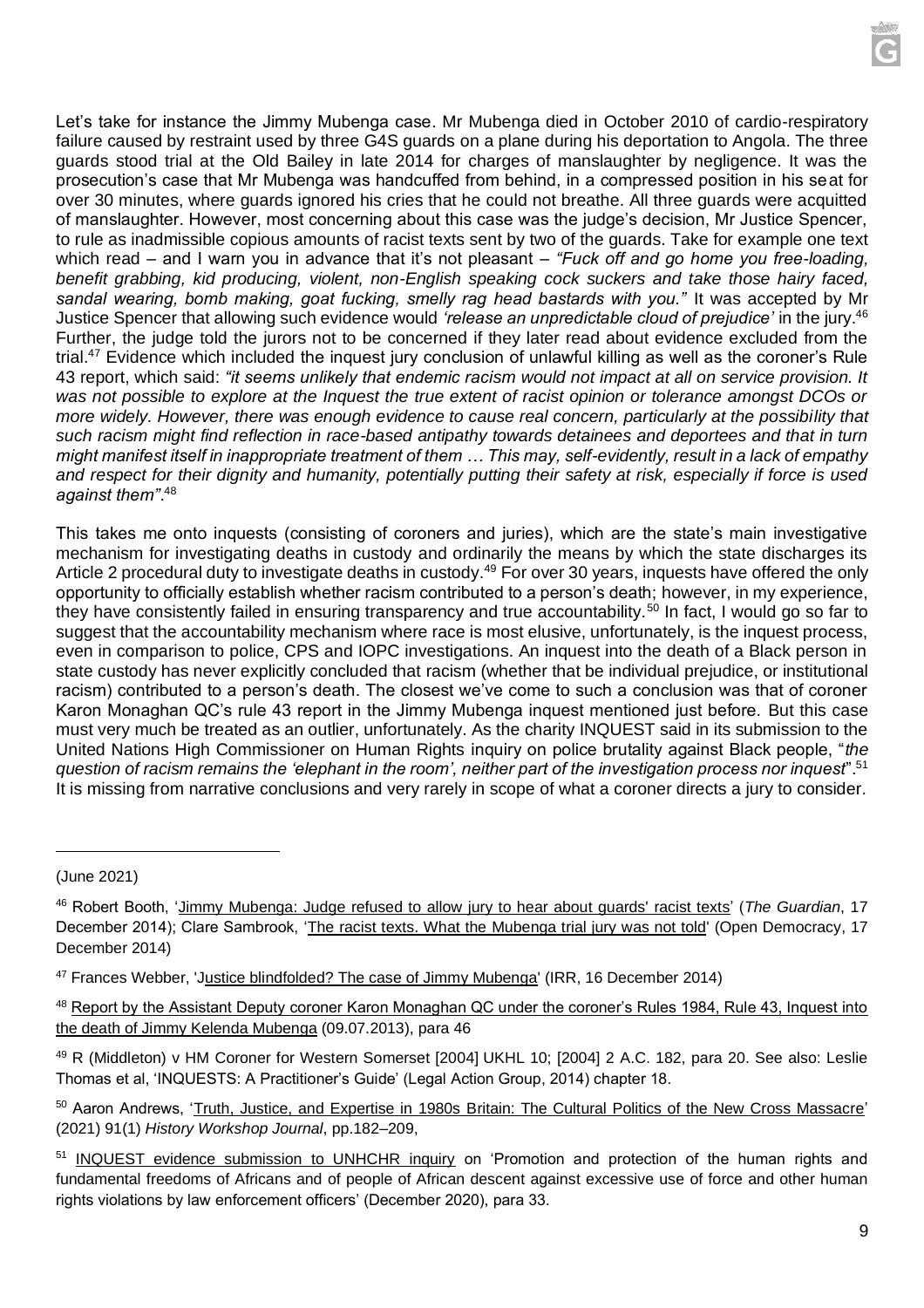INQUEST has also reported numerous times – which I can wholly attest to – that, instead of the inquest investigating how the deceased came to their death, Black families report feeling as though their private life and that of their relative was subject to the most scrutiny. It's not uncommon to see clear attempts by the state to "demonise" the deceased, introduce racist narratives, creating a negative reputation and the idea of an undeserving victim. Like with criminal trials, drug and gang stereotypes are often part of the state's defamatory arsenal during inquests.<sup>52</sup> As a result, official incompetence, criminality or wrongdoing are cloaked by disinformation. Unfortunately, criticism cannot only be levied at state interest parties and counsel; coroners have also engaged in the perpetuation of stereotypes.<sup>53</sup>

This takes me onto the Supreme Court – where the impact of its decisions reverberates far beyond individuals, instead sometimes changing the direction of the law – sometimes to the detriment of racialised minorities. I want to give a few examples of this.

#### **Race and the Supreme Court**

One case that my colleague David Neale talked about in my previous lecture was the 2005 case of *N v*  SSHD.<sup>54</sup> In that case, a Ugandan woman who was a rape survivor and was suffering from HIV was facing removal to Uganda. If she returned to Uganda, she would be unable to access antiretroviral medication and would face an early and painful death. She sought to remain in the UK under Article 3 of the European Convention on Human Rights, the prohibition of inhuman or degrading treatment or punishment.

The House of Lords had an opportunity to define the ambit of Article 3 for sick and disabled migrants for a generation, but chose to dismiss her appeal, and to hold that Article 3 did not preclude her removal to Uganda. This case served as a precedent for the next 15 years which led to many sick and disabled migrants being sent back to their deaths – even people with end-stage kidney failure.

As my colleague said in the previous lecture, this was not a case where the House of Lords was simply applying pre-existing law. It had an opportunity to define the boundaries of the law. A panel of White judges chose to send a disabled Black woman to her death because she wasn't British.

A second case I want to mention, in a completely different area of law, is the 2015 case of *Roberts v Commissioner of Police for the Metropolis*. <sup>55</sup> That was a case about "suspicionless" stop and search powers, which allow the police to stop and search a person despite having no basis for suspicion that they are guilty of any crime. The law in question allowed senior police officers to authorise suspicionless stops and searches in a particular locality for a 24-hour period. In deciding that this law was not incompatible with the human rights of Black and minority ethnic people, Baroness Hale stated:

*"The purpose of [any random "suspicionless" power of stop and search] is to reduce the risk of serious violence where knives and other offensive weapons are used, especially that associated with gangs and large crowds. It must be borne in mind that many of these gangs are largely composed of young people from black and minority ethnic groups. While there is a concern that members of these groups should not be disproportionately targeted, it is members of these groups who will benefit most from the reduction in violence, serious injury and death that may result from the use of such powers. Put bluntly, it is mostly young black lives that will be saved if there is less gang violence in London and some other cities."<sup>56</sup>*

<sup>52</sup> *Ibid*. See also: INQUEST [evidence](https://www.inquest.org.uk/Handlers/Download.ashx?IDMF=dba03282-16ae-48dd-bf31-aee55905492b) to JCHR inquiry on 'Black people, racism and human rights'

<sup>53</sup> See e.g.: ['Andrew Hall inquest: Man died after 'violent struggle' in police cells'](https://www.bbc.co.uk/news/uk-england-leeds-56820467) (*BBC*, 22.04.2021)

<sup>54</sup> *N (FC) v Secretary of State for the Home Department* [2005] UKHL 31

<sup>55</sup> *Roberts v Commissioner of Police for the Metropolis [2015] UKSC 79*

<sup>56</sup> *Ibid*, para 41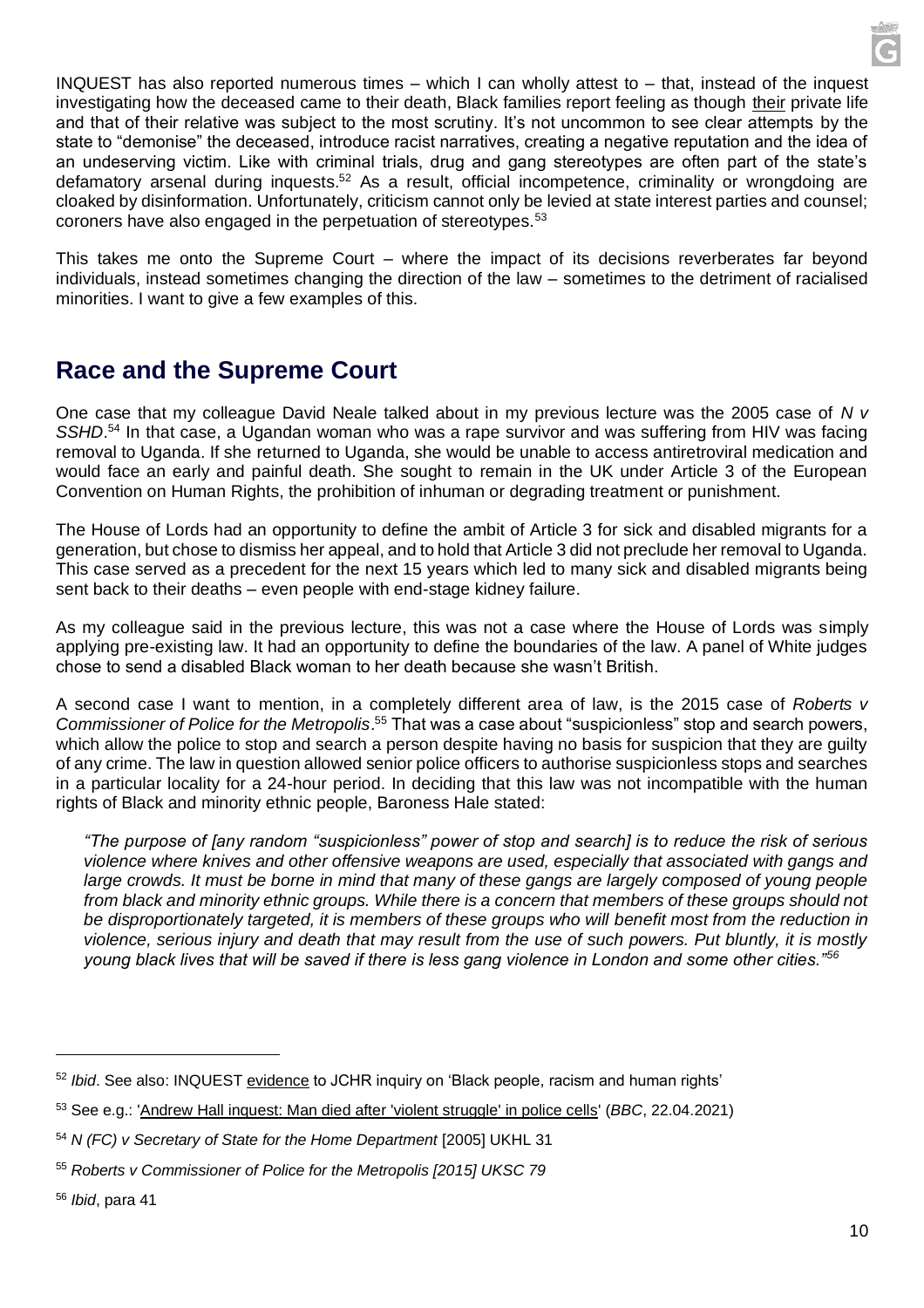Essentially, then, despite acknowledging that stop and search powers have a disproportionate impact on Black people, the court rubber-stamped this stark racial inequality on the basis that it is for Black people's own good, despite no evidence to support such a broad-brush conclusion.

Finally, a very recent case – the 2021 case of *Begum v Special Immigration Appeals Commission*. <sup>57</sup> This was the high-profile case of Shamima Begum, which probably needs no introduction for most people. Even though Ms Begum was born and raised in the UK, the UK Government used draconian powers to deprive her of her British citizenship. As was widely reported in the press, the Supreme Court, reversing the Court of Appeal decision, held that Ms Begum had no right to return to the UK to pursue her appeal against the deprivation of her British citizenship, even though it was acknowledged that she could not have a fair hearing of her appeal from Syria. The Court didn't stop there, though. It also changed the standard of review in all appeals against deprivation of citizenship, reducing the freedom of tribunal judges to gainsay the Home Office's decisions. And it emphasised the need for judges to defer to the Government's assessment of what "national security" requires. In short, it handed the Government everything it wanted, while denying Shamima Begum the basic right to a fair hearing of her case.

Of course, all of these three decisions have their defenders. But I make no apology for saying that they all illustrate the race problem in the British judiciary. In all of these cases, the highest court in the land was faced with a novel legal question and had the opportunity to set a precedent. In the *N* case, White judges sent a critically ill Black rape survivor to her death. In the *Roberts* case, White judges decided that Black people should continue to be disproportionately stopped and searched, without any grounds for suspicion, ostensibly in Black people's own best interests. In the *Begum* case, White judges decided that the executive's concerns about "national security" outweighed a British woman of colour's right to a fair hearing.

Would all these cases have gone the same way if we had a genuinely diverse senior judiciary? Would they have gone the same way if we had Supreme Court justices who had lived experience of racialised stop-andsearch? Or Supreme Court justices who had lived experience of the immigration system?

Well, let's pause and take a look at the judiciary and the profession more generally. To understand our judiciary, we must look at our legal profession. With the exception of lay magistrates, all of our judges are drawn from the ranks of barristers or solicitors. Most senior judges are barristers.

#### **Judicial Mistreatment & Bullying**

This systemic inequality in the legal profession is reflected in the make-up of our judiciary. Nationally, only 1% of judges are Black, while 5% are Asian and 2% are mixed race.<sup>58</sup> And there is a big difference between the junior and senior judiciary. While the junior judiciary is slowly diversifying – I stress *slowly* – the senior judiciary is not, and remains overwhelmingly White, and overwhelmingly from privileged backgrounds.<sup>59</sup> In fact, there are currently no Black judges in the High Court, Court of Appeal or Supreme Court. Not one. There never has been, save for Dame Linda Dobbs who was a former High Court judge.<sup>60</sup>

When a working-class Black person looks at the judges who may decide their fate, they don't see their own face, or their own experiences reflected back at them. So too for other marginalised minorities, in particular the Gypsy, Roma, Traveller community, who often face horrific levels of racism in the legal system.

And this is reflected in the lived experience of the legal system for litigants, lawyers and judges from ethnic minorities. Racist remarks in Court are far from unknown. As I once wrote in Counsel magazine, a colleague of mine, who is Black herself, once appeared before an immigration judge who, upon seeing her clients,

<sup>57</sup> R v Special Immigration Appeals Commission [2021] UKSC 7

<sup>58</sup> [Diversity of the judiciary: 2021 statistics](https://www.gov.uk/government/statistics/diversity-of-the-judiciary-2021-statistics) (Ministry of Justice). See also: [Diversity of the judiciary: Legal professions,](https://assets.publishing.service.gov.uk/government/uploads/system/uploads/attachment_data/file/918529/diversity-of-the-judiciary-2020-statistics-web.pdf)  [new appointments and current post-holders](https://assets.publishing.service.gov.uk/government/uploads/system/uploads/attachment_data/file/918529/diversity-of-the-judiciary-2020-statistics-web.pdf) 2020 statistics (Ministry of Justice).

<sup>59</sup> Dominic Cadsciani, ['Judicial diversity: Black lawyers least likely to be made judges'](https://www.bbc.co.uk/news/uk-57851055) (*BBC*, 15 July 2021)

<sup>60</sup> See: JUSTICE launches ['Increasing Judicial Diversity: An Update'](https://justice.org.uk/justice-launches-report-increasing-judicial-diversity-an-update/) (2020)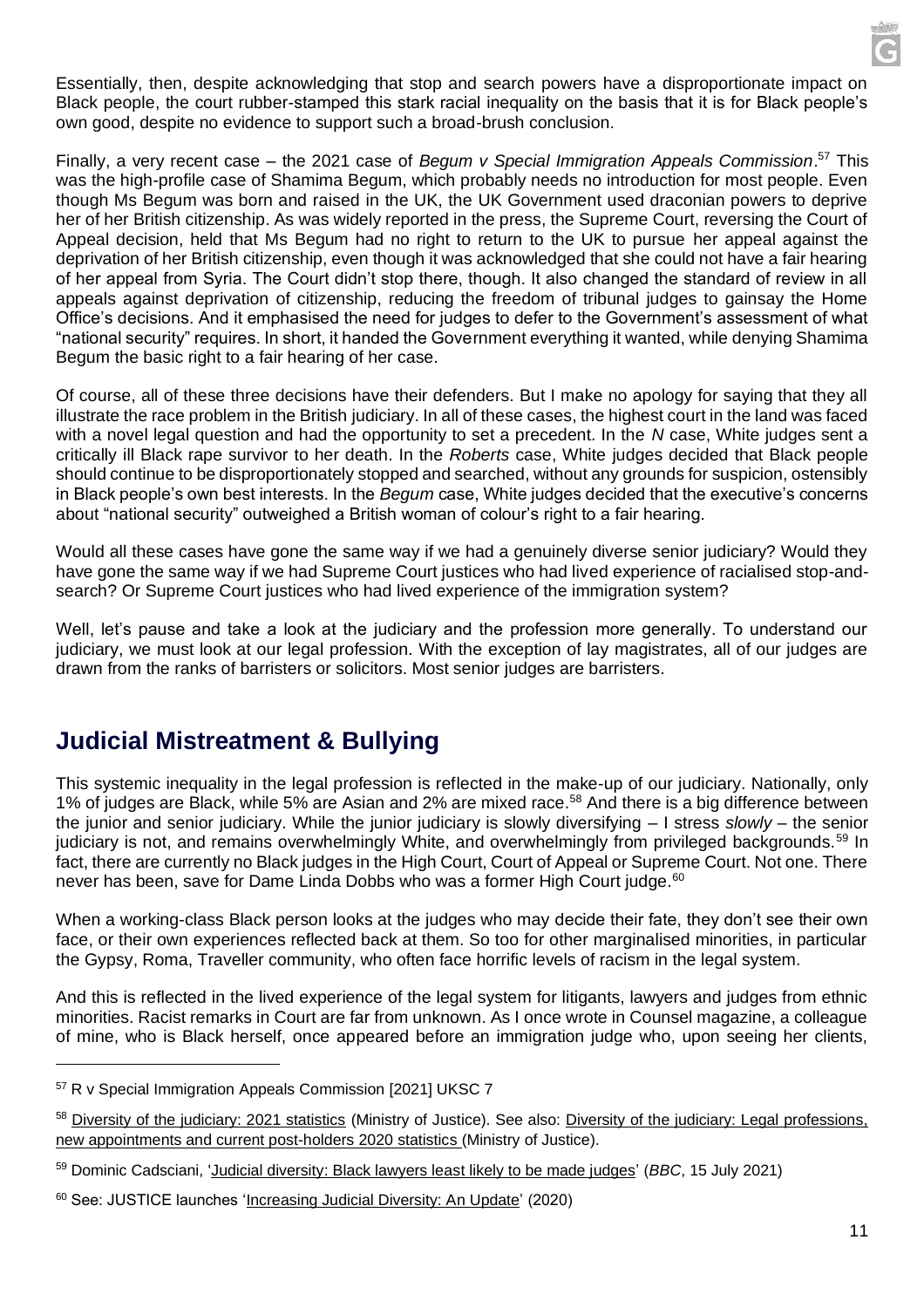remarked how nice it was to see a Somali family working.<sup>61</sup> In 2000, a senior Old Bailey judge in his summing up of the case told a jury (which included two Black women) that: "When a lot of witnesses give evidence in a case that is going to take a little time I try to pencil in a description. I try to bring them back to you when I sum up. It was quite difficult in this case with the Ethiopian witnesses because you may think they all looked rather similar, and it was difficult to find any distinguishing features." Judge Stephens' summing up was made just months after the Lord Chancellor had issued the Equal Treatment Bench Book, which the then chair of the bar's race relations committee said was intended to "sensitise judges to the effect their pronouncements have on the minorities who appear before them and sit as jurors."<sup>62</sup>

Even bullying between judges is a real issue – or to quote The Times: "judges face 'bullying on an industrial scale"<sup>63</sup> For instance, in April of this year, a group of serving judges called for a parliamentary inquiry into claims of discrimination and bullying, saying it had led to ethnic minority judges missing out on top jobs. <sup>64</sup> Only a few months later in July, retired a crown court recorder and an immigration judge Peter Herbert settled a high-profile claim of racial discrimination as well as victimisation and harassment against the judiciary. Judge Herbert contended that: "The judiciary is probably one of the last bastions of the British establishment", adding further that, "Racism is alive and well and living in Tower Hamlets, in Westminster and, yes, sometimes in the judiciary."<sup>65</sup>

The problem of judicial bullying was raised most recently in by the Bar Council, in its very illuminating report on race at the Bar.<sup>66</sup> The report writers must be commended for their frank words and for shining a light on the apparent inequality in our profession. So often, when the legal profession is confronted with its own racism, we see obfuscation and denialism. I'm glad that the representative body of the Bar has published a document that tells it like it is.

Prior to judicial conduct though, let's just look at the report's other main findings:

"a) *Black, Asian and other ethnic minority candidates are less successful in achieving judicial appointment; rates of recommendation from the eligible pool of applicants are an estimated 36%, 73% and 44% lower respectively when compared to White candidates*."

b) *Black and Asian barristers are under-represented in taking Silk (becoming Queen's Counsel). There are just 5 Black/Black British female QCs and 17 male Black/Black British QCs in England and Wales. There are 16 male and 9 female Silks of Mixed ethnicity. There are 17 Asian/Asian British female QCs and 60 male Asian/Asian British QCs. This compares 1,303 White men and 286 White women*.

c) *Black and Asian women at the Bar are 4 times more likely to experience bullying and harassment at work than White men.* 

d) This report categorically and definitively evidences, in quantitative and qualitative terms, that barristers from ethnic minority backgrounds, and especially Black and Asian women, face systemic obstacles to building and progressing a sustainable and rewarding career at the Bar.

e) Candidates from ethnic minority backgrounds are less likely to obtain pupillage than candidates from White backgrounds, even when controlling for educational attainment [university ranking, BPTC grade and degree class].

<sup>61</sup> Professor Leslie Thomas QC, ['Racial diversity at the Bar matters'](https://www.counselmagazine.co.uk/articles/racial-diversity-at-the-bar-matters) (*Counsel Magazine*, 11 June 2020)

<sup>62</sup> Clare Dyer, ['Old Bailey judge accused of racist remarks at trial'](https://www.theguardian.com/uk/2000/feb/29/race.world) (*The Guardian*, 29 February 2000)

<sup>63</sup> Catherine Baksi, ["Judges face 'bullying on an industrial scale'"](https://www.thetimes.co.uk/article/judges-face-bullying-on-an-industrial-scale-cn2vb32qd) (*The Times*, 18 March 2021)

<sup>64</sup> David Collins and Tom Calver, ['Discrimination is keeping UK bench white, say judges'](https://www.thetimes.co.uk/article/discrimination-is-keeping-uk-bench-white-say-judges-88hv8db0r) (*The Times*, 25 April 2021)

<sup>&</sup>lt;sup>65</sup> Izin Akhabau, ["Peter Herbert: A Black judge said racism existed in the judiciary, and was almost dismissed –](https://www.voice-online.co.uk/news/2021/01/13/peter-herbert-a-black-judge-said-racism-existed-in-the-judiciary-and-was-almost-dismissed-his-legal-battle-against-racism-and-bullying-in-judicial-institutions-continues/) his legal [battle against 'racism and bullying' in judicial institutions continues"](https://www.voice-online.co.uk/news/2021/01/13/peter-herbert-a-black-judge-said-racism-existed-in-the-judiciary-and-was-almost-dismissed-his-legal-battle-against-racism-and-bullying-in-judicial-institutions-continues/) (*The Voice*, 13 January 2021); Diane Taylor, ['Retired](https://www.theguardian.com/law/2021/jul/02/retired-judge-peter-herbert-settles-race-claim-judiciary-black)  [judge Peter Herbert settles race claim against judiciary'](https://www.theguardian.com/law/2021/jul/02/retired-judge-peter-herbert-settles-race-claim-judiciary-black) (*The Guardian*, 2 July 2021)

<sup>66</sup> Bar Council, ['Race at the Bar: A snapshot report'](https://www.barcouncil.org.uk/uploads/assets/d821c952-ec38-41b2-a41ebeea362b28e5/Race-at-the-Bar-Report-2021.pdf) (November 2021)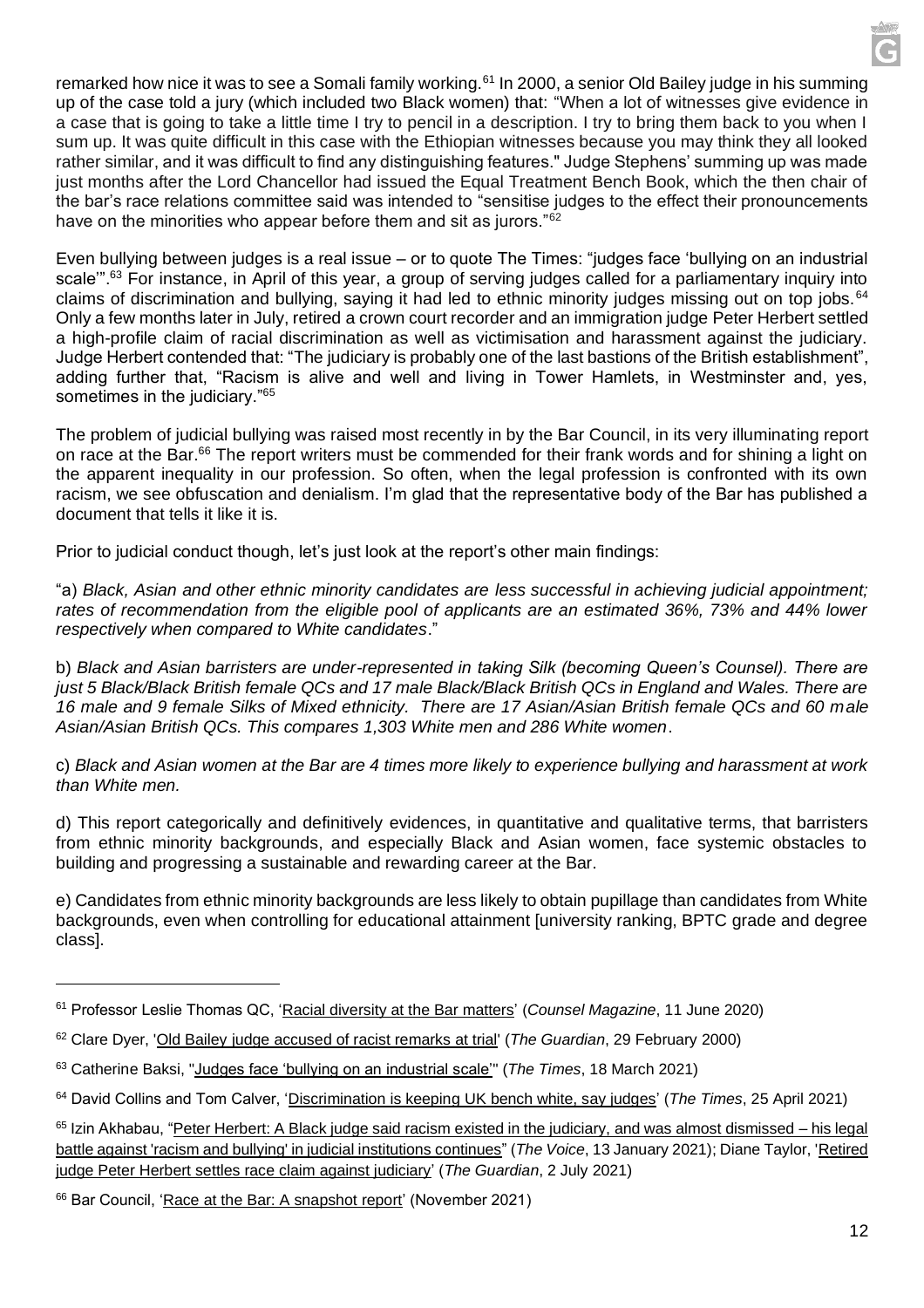

f) Even when factoring in practice area, work volume, region and seniority, women earn on average less than men; Black men earn less than White men; and Black and Asian women earn less than Black and Asian men, and Black women earn the least. The income differentials vary between practice area but are significant."<sup>67</sup>

Specific to judicial bullying and its disproportionate impact on barristers of colour, the report read states:

*"The point was made that there is not an obvious route for a self-employed barrister to raise the bullying where it was not potentially detrimental to an individual's career. Participants felt that they had to quietly internalise others' behaviour…*

*…in the courtroom when judicial bullying and hostility were repeated the experience was inevitably both unpleasant and exhausting for counsel…*

*Recognition also needs to be given to the impact on perceptions of the justice system and on perceptions of the decisions that are reached about clients of ethnic minority barristers. Clients, witnessing bullying and discriminatory treatment of their counsel, may well have the feeling that if counsel is not treated with basic respect, they themselves can have little confidence that the case being made on their behalf has been fairly considered."<sup>68</sup>*

That last observation is absolutely right. Against this backdrop, how can people of colour – whether lawyers or litigants – have faith that the legal system will treat us fairly?

Another helpful feature of this report, as you can see from the findings I've just read out, is that it looked at gender as well as race. It explicitly acknowledges the role of intersectionality, with Black women being disadvantaged at the Bar even compared to Black men. As the report states:

"*The Bar Council recognises that we live in a society in which interpersonal, structural and institutional racism contribute to differing experiences and outcomes for individuals based on their race and ethnicity. There is an additional impact where race and ethnicity intersect with other protected characteristics such as sex or religion, or with poverty or social class*."<sup>69</sup>

It goes on to state:

"*Access to the Bar, career progression at the Bar, access to the most prestigious and best paying work, retention, and working environment are all bound up with forms of privilege and power."<sup>70</sup>*

I just want to, again, commend the authors of this report for shining a light on the issues we as racialised lawyers face.

#### **What Should We Do About Judicial Racism?**

Now we turn to the third and final section of the lecture. What should we do about judicial racism?

I want to start with the easy, obvious answers. Let's look at seven really obvious steps:

Firstly, judges must accept their own prejudices and be committed to ensuring they do not influence their decision making. Although an obvious answer, being able to see one's own prejudices is difficult for the best of us. As Lord Nicholls recognised in *Nagarajan v London Regional Transport* [1999]: *"All human beings have* 

- <sup>69</sup> *Ibid*, p.12
- <sup>70</sup> *Ibid*

<sup>67</sup> *Ibid*, pp.8-9

<sup>68</sup> *Ibid*, pp.51-53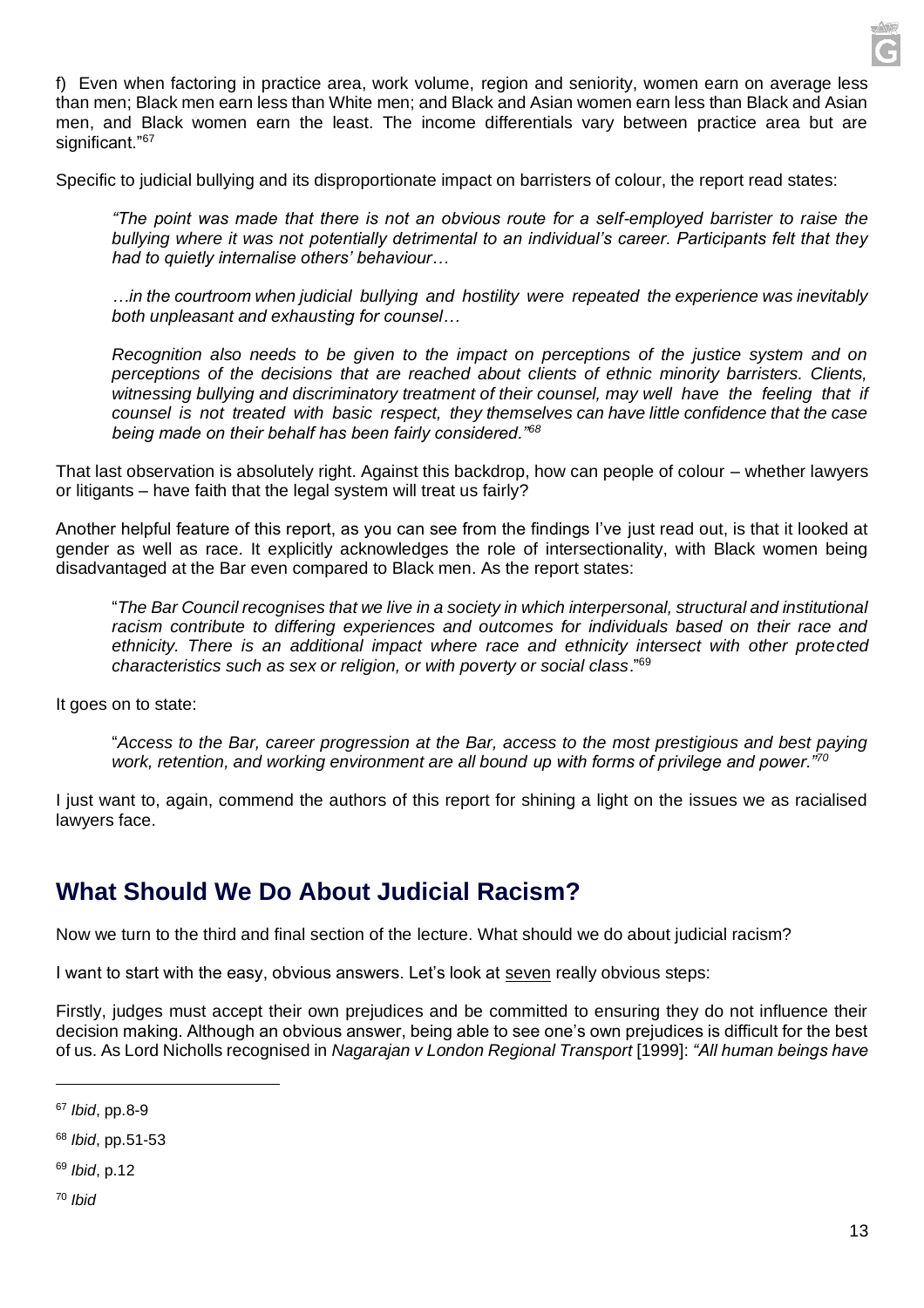*preconceptions, beliefs, attitudes and prejudices on many subject ... We do not always recognise our own prejudices. Many people are unable, or unwilling, to admit even to themselves that actions of theirs may be racially motivated."<sup>71</sup>* The judiciary as a whole and individual judges must accept this – and engage in meaningful introspection. The Equal Treatment Bench book goes some way to prompting judges to do this.<sup>72</sup> But it's not enough.

Second, to appoint more Black judges and judges of colour, and to reform legal training, recruitment and career progression with a view to ensuring that current barriers impeding the judicial appoint of Black people are broken. The responsibility for this falls on a number of bodies – the Judicial Appointments Commission, the Bar Standards Board, the Solicitors Regulation Authority, and law firms and chambers.

Third, to mandate training on race issues for judges at all levels of the legal system. This would require action by the Ministry of Justice.

Fourth, to take swift and decisive disciplinary action against judges who make racist comments in court or who treat litigants and lawyers of colour with disrespect, and to foster a climate in which junior lawyers no longer feel afraid to speak out against poor treatment. The responsibility for this falls mainly on the Judicial Conduct Investigation Office and on judges with leadership roles. It also falls on the regulatory bodies and on law firms and chambers, to make sure that lawyers who make complaints are protected and don't suffer adverse professional consequences.

Fifth, to conduct comprehensive race audits of the key institutions within the legal system to expose and address the causes of race inequality. This includes audits of the legal regulatory bodies, the major law firms and chambers, the Judicial Appointments Commission, and the judiciary itself. There were talks that the Equality and Human Rights Commission should conduct an inquiry into the judiciary, but this hasn't come to fruition so far.

Sixth, to mentor talented young people of colour at school and university level and to help them to access careers in law. This is a responsibility that we all have, and I'm glad to say that my own chambers is already doing it.

Seventh, reverse mentoring and outreach work. All judges should be required to do outreach work and liaise with grassroot organisations. They must be required to communicate, outside of a court setting, with people and communities for whom their decisions impact. This is not to say a judge should become a youth worker – but they must be able to appreciate the lives and experiences of those that come before the courts. To think that most judges who sentence children have never visited a youth offending institute, or a pupil referral unit, is seriously concerning to me.

All of those steps are comparatively uncontroversial. I imagine most people in this room would agree that we need to take them. Some law firms and chambers are taking these steps already, as far as they can. And the Bar Council report is a great first step towards recognising and addressing the fundamental problems at the Bar.

But we mustn't stop at the easy, obvious answers. Because those answers aren't enough.

Even if we had a judiciary that fully reflected the racial and ethnic diversity of Britain from the bottom to the top, and even if our judges were completely "free" of prejudice, we would still have a problem. Our judges administer laws and operate within a legal system which have racism baked into their very fabric.

For instance, as we covered in the last lecture, our system of immigration law has been built on foundations of racism ever since its inception in the 1960s. The architecture of our modern immigration law was established to keep out Black and Asian people from the Commonwealth. And our system of immigration law continues to have a hugely disproportionate impact on Black people and people of colour today.

<sup>71</sup> *Nagarajan v London Regional Transport* [1999] IRLR 572, HL

<sup>72</sup> [Equal Treatment Bench Book](https://www.judiciary.uk/wp-content/uploads/2021/02/Equal-Treatment-Bench-Book-February-2021-1.pdf) (February 2021) chapter 8